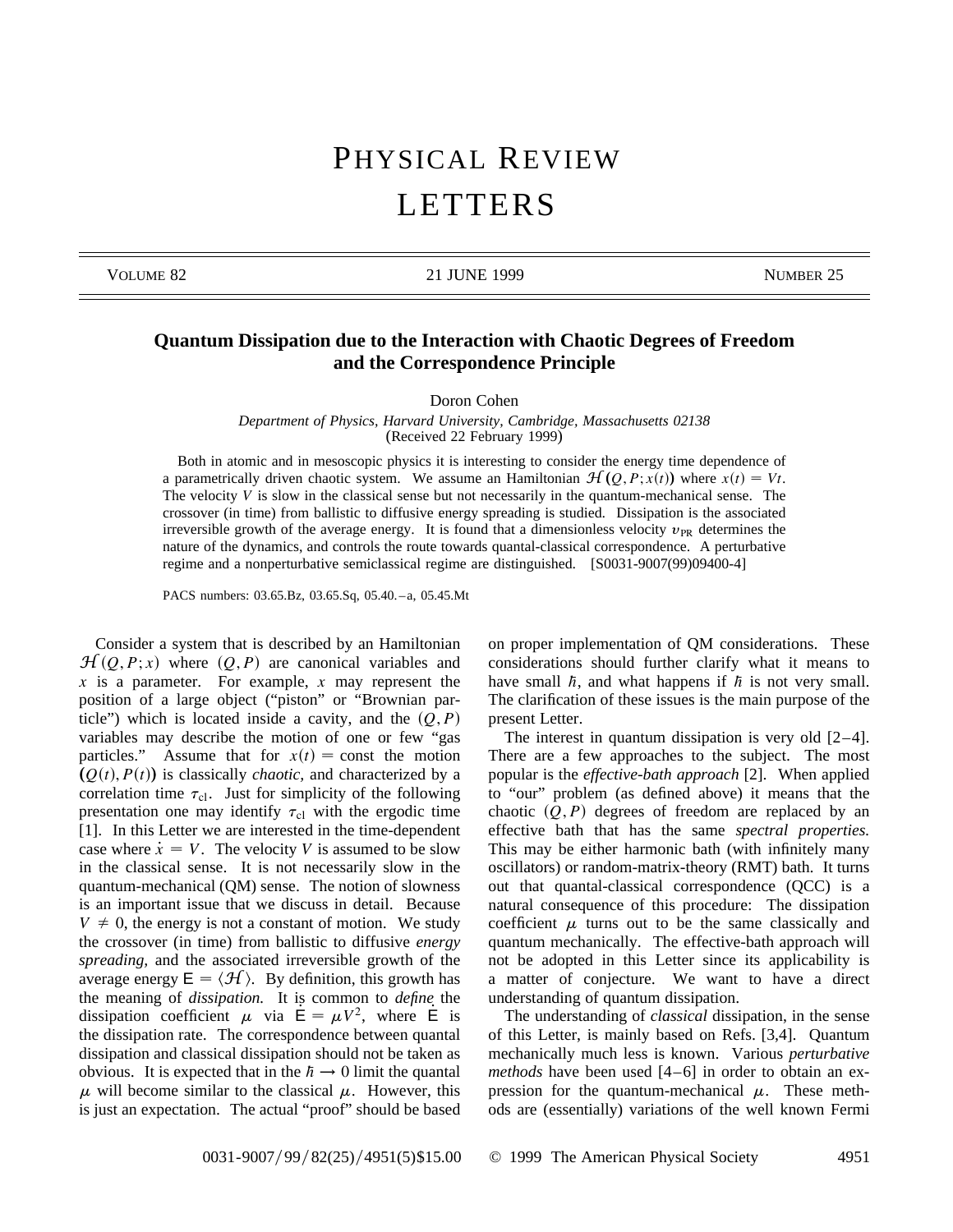golden rule (FGR). The *simple* FGR expression for  $\mu$ does not violate the expected correspondence with the classical result. However, this has been challenged most clearly by Wilkinson and Austin (WA) [5]. They came up with a surprising conclusion that we paraphrase as follows: A proper FGR picture, supplemented by an innocent looking RMT assumption, leads to a *modified* FGR expression; in the  $h \rightarrow 0$  the modified FGR expression disagrees with the classical result. This observation was the original motivation for the present study.

The outline of this Letter is as follows: In the next paragraph we give a terse outline of our main observations. Then we start with a brief review of the classical picture. Most importantly: *It should be realized that the analysis of dissipation is reduced to the study of energy spreading.* This observation is valid classically as well as quantum mechanically, and constitutes the cornerstone in the derivation of the universal fluctuationdissipation (FD) relation. The rest of the paragraphs are dedicated to the presentation of the QM considerations. We establish QCC in the limit  $h \rightarrow 0$  using semiclassical considerations. The detailed discussion of the RMT approach of WA is deferred to a long paper [7].

The main object discussed in this Letter is the transition probability kernel  $P_t(n|m)$ . The variable *m* denotes the initial energy preparation of the system. It is a level index in the QM case. After time *t* the parameter  $x = x(0)$  has a new value  $x = x(t)$ . Therefore it is possible to define a new set of (instantaneous) energy eigenstates that are labeled by the index *n*. Thus, the kernel  $P_t(n|m)$ , regarded as a function of *n*, describes an evolving energy distribution. One may wonder whether the quantum-mechanical  $P_t(n|m)$  is similar to the corresponding classical object. We distinguish between *detailed* QCC and *restricted* QCC. The latter term implies that only the second moment of the spreading profile is considered. The crossover from ballistic to diffusive energy spreading happens at  $t \sim \tau_{\text{cl}}$ . In order to *capture* this crossover within quantum mechanics, a proper theory for the quantal  $P_t(n|m)$  should be constructed. We define a scaled velocity  $v_{PR}$ . Our first main observation is that  $v_{PR} \ll 1$  is a necessary condition for the applicability of *perturbation theory.* In the perturbative regime the quantal  $P_t(n|m)$  is *not* similar to the classical  $P_t(n|m)$ , and there is no detailed QCC, but still one can establish *restricted* QCC. If  $v_{PR} \gg 1$ , then the crossover at  $t \sim \tau_{\text{cl}}$  is out of reach for perturbation theory. Consequently, a nonperturbative approach is essential. This turns out to be the case in the limit  $h \rightarrow 0$ . Our second main observation is that  $v_{PR} \gg 1$  is a necessary condition for *detailed* QCC. The latter is the consequence of *semiclassical* considerations.

The starting point for the classical theory of dissipation [3,5] is the statistical characterization of the fluctuating quantity  $\mathcal{F}(t) = -\left(\frac{\partial \mathcal{H}}{\partial x}\right)$ , assuming that  $x = \text{const.}$ Without loss of generality [8] it is further assumed that the average force is  $\langle \mathcal{F} \rangle_E = 0$ . The angular brackets stand

for a microcanonical average over  $(Q(0), P(0))$ , where *E* is the energy. Note again that we still assume  $V = 0$ . The temporal correlations of the stochasticlike force are  $C_{\rm E}(\tau) = \langle \mathcal{F}(t) \mathcal{F}(t+\tau) \rangle$ . It is assumed that the classical  $C_{\text{E}}(\tau)$  is characterized by a correlation time  $\tau_{\text{cl}}$ . The intensity of fluctuations is described by the parameter  $\nu = \tilde{C}(0)$ . The power spectrum of the fluctuations  $\tilde{C}_{E}(\omega)$ is defined via a Fourier transform.

For finite *V* the energy  $\mathcal{F}(t) = \mathcal{H}(Q(t), P(t); x(t))$  is not a constant of motion. After time  $t$  the energy change is simply  $\mathcal{E}(t) - \mathcal{E}(0) = -V \int_0^t \mathcal{F}(t) dt$ . Let us assume that at  $t = 0$  we have a *microcanonical distribution* of initial "points." For short times  $t \ll \tau_{cl}$  one can prove that the evolving phase-space distribution is still confined to the initial energy surface. Thus the evolving distribution remains equal to the initial microcanonical distribution. This is the so-called classical *sudden approximation.* Squaring  $\mathcal{I}(t) - \mathcal{I}(0)$  and averaging over initial conditions we find that for short times we have a ballistic energy spreading:

$$
\langle [\mathcal{I}(t) - \mathcal{I}(0)]^2 \rangle = C(0) \times (Vt)^2.
$$
 (1)

This ballistic behavior is just a manifestation of the parametric energy change  $\delta \mathcal{F} = (\partial \mathcal{H}/\partial x)\delta x$ . For longer times ( $t \gg \tau_{\text{cl}}$ ) we get a diffusive energy spreading,

$$
\langle [\mathcal{I}(t) - \mathcal{I}(0)]^2 \rangle \approx 2D_{\mathrm{E}}t, \qquad (2)
$$

$$
D_{\rm E} = \frac{1}{2} \nu V^2. \tag{3}
$$

Thus (for  $t \gg \tau_{\text{cl}}$ ) the evolving phase-space distribution is concentrated around the evolving energy surface  $\mathcal{H}(Q, P; x(t)) = E$ . This is the so-called classical *adiabatic approximation.* It becomes exact if one takes [after substitution of (3) into (2)] the formal limit  $V \rightarrow 0$ , keeping *Vt* constant. It should be evident that for finite *V* there is eventually a breakdown of the adiabatic approximation. The time  $t_{\text{frc}}$  of this breakdown is estimated in the next paragraph. The only approximation that was involved in the above analysis is that  $\langle \mathcal{F}(t) \mathcal{F}(t + \tau) \rangle \approx C_{\rm E}(\tau)$ . A strict equality applies (by definition) only if  $V = 0$ . Detailed discussion of this approximation is quite straightforward [7]. It leads to the *classical slowness condition.* For the piston example one easily concludes that the velocity *V* of the piston should be much smaller compared with the velocity of the gas particle(s).

The diffusion across the evolving energy surface leads to an associated systematic growth of the average energy E. This is due to the *E* dependence of the diffusion process. The rate of energy growth is  $\mathbf{E} = \mu V^2$ . The dissipation coefficient is related to the intensity of the fluctuations as follows:

$$
\mu = \frac{1}{2} \frac{1}{g(E)} \frac{\partial}{\partial E} (g(E)\nu).
$$
 (4)

Here  $g(E) = \partial_E \Omega(E)$  is the classical density of states and  $\Omega(E)$  is the phase-space volume which is enclosed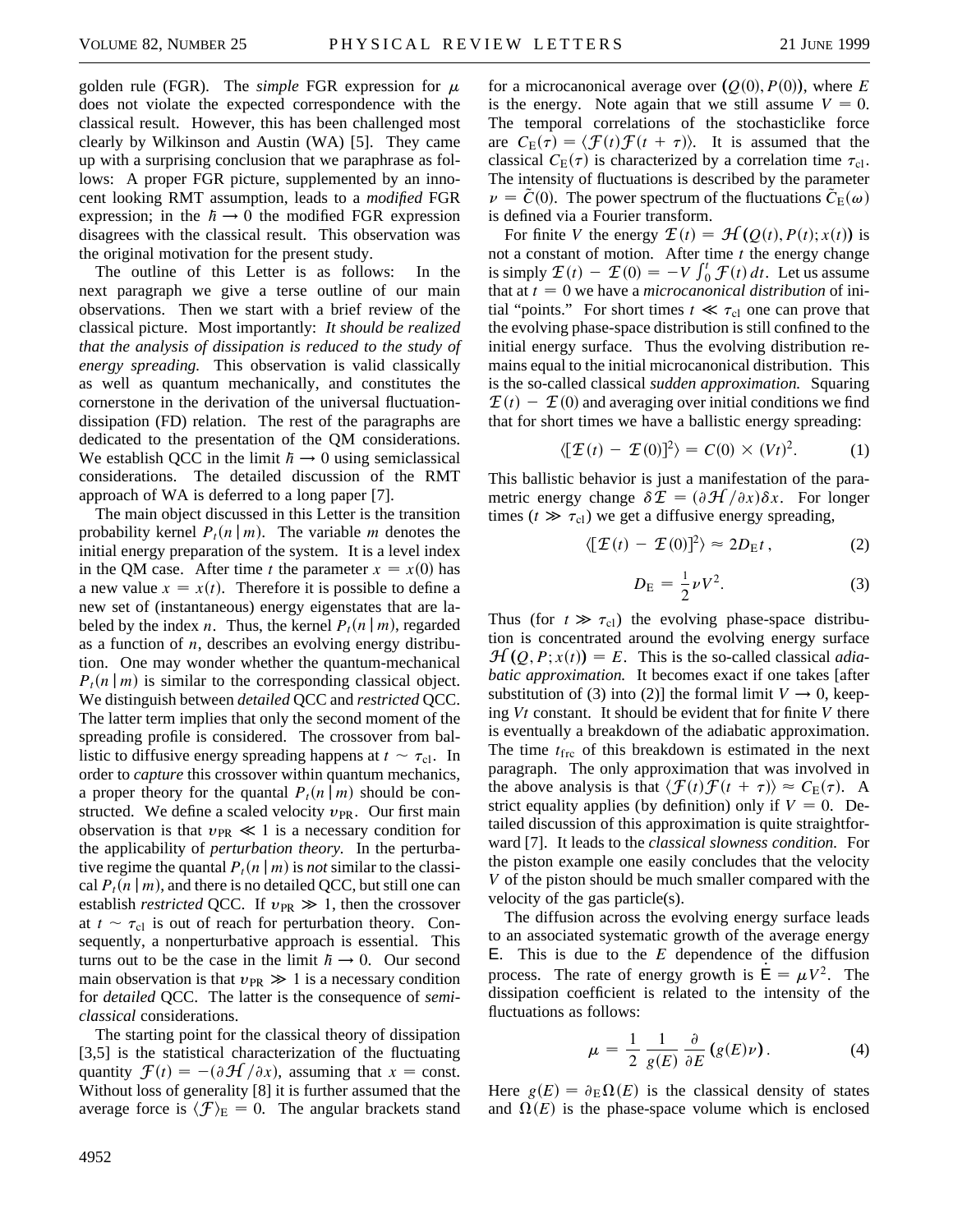by the respective energy surface. A canonical energy averaging over the above FD relation leads to the familiar form  $\mu = \nu/2k_BT$ , where *T* is the temperature. The irreversible growth of the average energy ( $E = \mu V^2$ ) implies that the fluctuating quantity  $\mathcal{F}(t)$  has a nonzero average. Namely,  $\langle \mathcal{F} \rangle = -\mu V$ . In case of the piston example the latter is commonly named "friction" force. The classical adiabatic approximation (2) is valid as long as the systematic growth of the average energy  $(E_t)$  is as the systematic growth or the average energy ( $Et$ ) is<br>much smaller than  $\sqrt{2D_Et}$ . It leads to an estimate for the classical break time  $t_{\text{frc}} = \nu / (\mu V)^2$ .

In order to make a smooth transition from the classical to the QM formulation we define the following kernels:

$$
P_t(n \mid m) = \text{trace}[\rho_{n,x(t)} \mathcal{U}(t) \rho_{m,x(0)}], \quad (5)
$$

$$
P(n \mid m) = \text{trace}[\rho_{n,x(t)}\rho_{m,x(0)}]. \tag{6}
$$

In the classical context  $\rho_{n,x}(Q, P)$  is defined as the microcanonical distribution that is supported by the energy surface  $\mathcal{H}(Q, P; x(t)) = E_n$ . The energy  $E_n$  corresponds to the phase-space volume  $n = \Omega(E)$ . In the QM context  $\rho_{n,x}(Q, P)$  is defined as the Wigner function that represents the energy eigenstate  $|n(x)\rangle$ . The phase-space propagator is denoted symbolically by  $\mathcal{U}(t)$ . In the classical case it simply repositions points in phase space. In the QM case it has a more complicated structure. The trace operation is just *dQ dP* integration. It is convenient to measure phasespace volume  $[n = \Omega(E)]$  in units of  $(2\pi\hbar)^d$  where *d* is the number of degrees of freedom. This way we can obtain a "classical approximation" for the QM kernel, simply by making *n* and *m* integer variables. If the classical approximation is similar to the QM kernel, then we say that there is detailed QCC [9]. If only the second moment is similar, then we say that there is restricted QCC. The parametric kernel  $P(n | m)$  is just the projection of the initial energy surface/eigenstate (labeled by *m*) on the new set of energy surfaces/eigenstates (labeled by *n*). For the parametric kernel, only the parametric change  $\delta x \equiv Vt$  is important. The actual time (*t*) to realize this change is not important (by definition). This is not true for the actual kernel  $P_t(n|m)$ . The latter is defined as the projection of an evolving surface/eigenstate, where *m* is taken as the initial preparation. In the QM case we may use more conventional notation and write  $P_t(n | m) = |\mathbf{U}_{nm}(t)|^2$  where  $\mathbf{U}_{nm}(t) = \langle n(x(t)) | \mathbf{U}(t) | m(0) \rangle$  are the matrix elements of the evolution operator. Similarly, the parametric kernel  $P(n|m)$  is related to the transformation matrix  $\mathbf{T}_{nm}(x) =$  $\langle n(x) | m(0) \rangle$ .

Let us paraphrase the classical discussion that leads to (4). By definition, the departure of  $P_t(n|m)$  from  $P(n|m)$  marks the breakdown of the sudden approximation. The spreading of  $P_t(n|m)$ , which is implied by (2), reflects the deviation from the (classical) adiabatic approximation. The stochastic nature of the spreading on long times implies a systematic growth of the average energy. The considerations that lead to the FD relation (4)

are of quite general nature, provided *genuine* diffusive behavior is established: It is argued [7] that  $P_t(n|m)$  can be written as the convolution of *N* kernels  $P_{t_1}(n|m)$  such that  $t = Nt_1$  and  $\tau_{\text{cl}} \ll t_1 \ll t_{\text{frc}}$ . Using general argumentation, the same as in the derivation of the "central limit theorem," one concludes that  $P_t(n|m)$  obeys a diffusion equation. The diffusion coefficient  $D<sub>E</sub>$  is determined by the second moment of  $P_{t_1}(n|m)$ , and hence it is given by (3). Most importantly, higher moments of  $P_{t_1}(n|m)$  become irrelevant. The validity of the above argumentation is conditioned by the requirement of having the separation of time scales  $\tau_{cl} \ll t_{frc}$ . This is a main ingredient in the *classical definition of slowness.* In the QM case we try to use the same reasoning in order to derive a FD relation that corresponds to (4). The crucial step is to establish the diffusive behavior (2) for a limited time scale which is required to be much longer than  $\tau_{cl}$ . The quantum-mechanical  $D<sub>E</sub>$  will hopefully correspond to (3). This correspondence is not *a priori* guaranteed. This is the main issue that we address in the rest of this Letter. First we discuss the conditions for having QCC for the parametric kernel  $P(n|m)$ . Then we discuss the departure of  $P_t(n|m)$  from  $P(n|m)$ . The conditions for having either detailed or at least restricted QCC will be specified.

The quantal  $\rho_{n,x}(Q, P)$ , unlike its classical version, has a nontrivial transverse structure. For a curved energy surface the transverse profile looks like Airy function, and it is characterized by a width  $\Delta_{SC} = [\varepsilon_{cl}(\hbar/\tau_{cl})^2]^{1/3}$  where  $\varepsilon_{\rm cl}$  is a classical energy scale. For the piston example  $\varepsilon_{\rm cl} = E$  is the kinetic energy of the gas particle. Given a parametric change  $\delta x \equiv Vt$  we can define a classical energy scale  $\delta E_{cl} \propto \delta x$  via (1). This parametric energy scale characterizes the transverse distance between the intersecting energy surfaces that support  $|m(x)\rangle$  and  $|n(x + \delta x)\rangle$ . Considering *P(n|m)*, it should be legitimate to neglect the transverse profile of Wigner function provided  $\delta E_{\text{cl}} \gg \Delta_{\text{SC}}$ . This condition can be cast into the form  $\delta x \gg \delta x_{SC}$  where  $\delta x_{SC} = \Delta_{SC}/(\sqrt{v^{cT}/\tau_{cl}})$ . If  $\delta x \ll \delta x_{SC}$  we cannot argue that there is detailed QCC. On the other hand, we cannot rule out such QCC. We address this issue shortly.

If  $\delta x$  is sufficiently small it should be possible to get an approximation for  $\mathbf{T}_{nm}(x)$ , and hence for  $P(n|m)$ , via perturbation theory. It turns out that in the perturbative regime  $P(n|m)$  is characterized by a core-tail structure that does not correspond to the classical  $P(n|m)$ . Detailed definition and discussion of the core-tail structure [7] are not required for the following considerations. The only important (nontrivial) observation is that in spite of the lack of detailed QCC there is still restricted QCC. Namely, the second moment is still given by  $\delta E_{\text{cl}}$ . An estimate for the breakdown of perturbation theory can be easily obtained using heuristic considerations as follows: The range of first-order transitions is determined by the bandwidth  $\Delta_b = \hbar / \tau_{\text{cl}}$  of the matrix  $(\partial \mathcal{H}/\partial x)_{nm}$ . See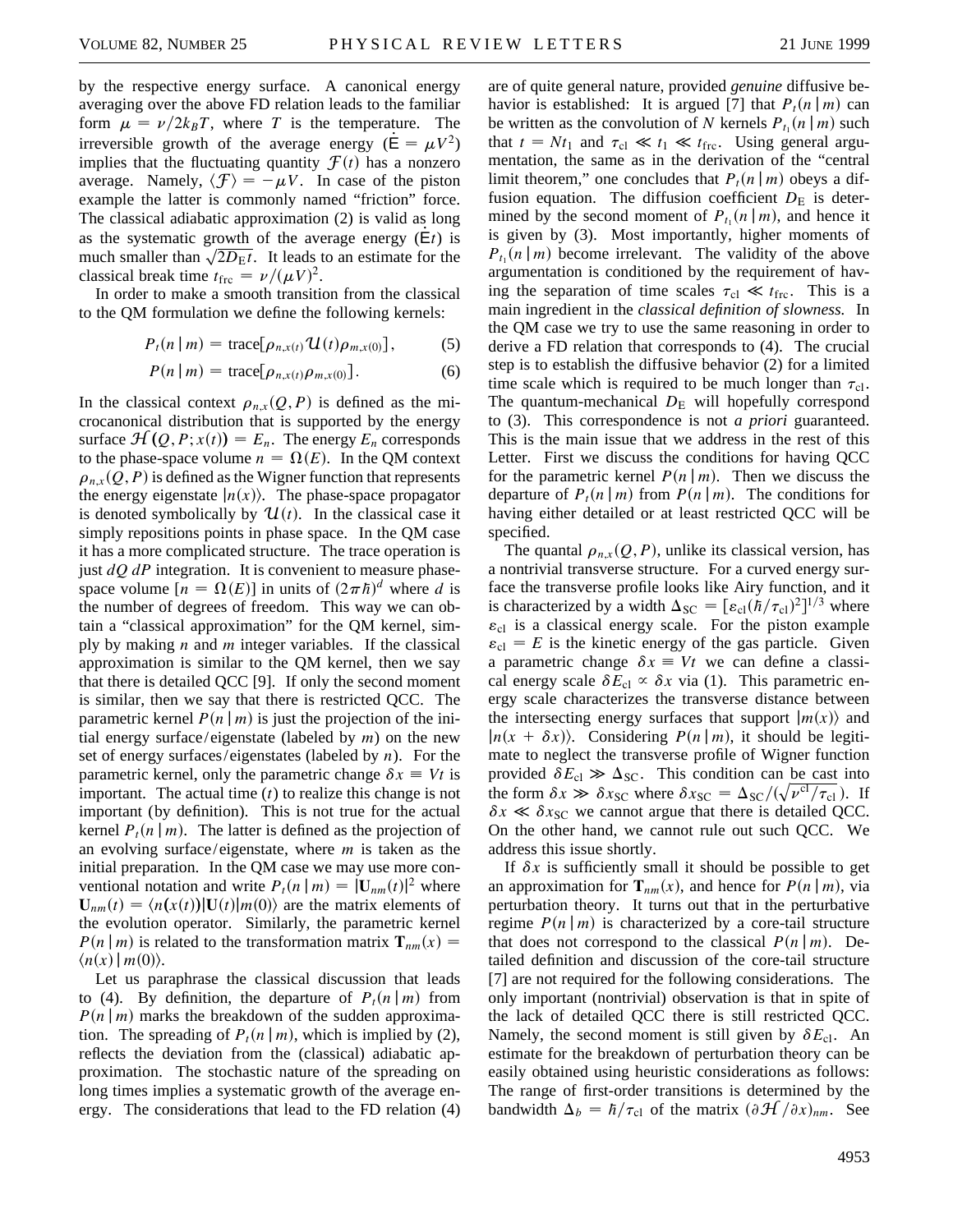Ref. [6]. In the perturbative regime  $P(n|m)$  is nonvanishing only if  $|E_n - E_m| < \Delta_b$ . Perturbation theory is inapplicable unless the spreading is on an energy scale  $\delta E_{\rm cl} \ll \Delta_b$ . This condition can be cast into the form  $\delta x \ll \delta x_{\text{prt}}$  where

$$
\delta x_{\rm prt} = \hbar / \sqrt{\nu^{\rm cl} \tau_{\rm cl}} \,. \tag{7}
$$

We have  $\delta x_{\text{prt}} \propto \hbar$  and  $\delta x_{\text{SC}} \propto \hbar^{2/3}$ . Therefore, typically, the two parametric scales are well separated: We do not have a theory for the intermediate parametric regime  $\delta x_{\text{prt}} \ll \delta x \ll \delta x_{\text{SC}}$ . The only thing that we can say with confidence is that the core-tail structure of  $P(n|m)$  is washed away once  $\delta x > \delta x_{\text{prt}}$ . We do not know whether there is an additional crossover once we go past  $\delta x_{SC}$ . Therefore it is more meaningful to state that  $\delta x > \delta x_{\text{ort}}$  is a *necessary* condition for detailed QCC, rather than specifying the *sufficient* condition  $\delta x > \delta x_{\text{SC}}$ .

We now discuss the actual transition probability kernel  $P_t(n|m)$ . Recall that our objective is to *capture* the crossover at  $t \sim \tau_{\text{cl}}$ . Therefore it is essential to distinguish between two possibilities: If  $V\tau_{\text{cl}} \ll \delta x_{\text{prt}}$  it means that the crossover happens in a regime where perturbation theory is still valid. On the other hand, if  $V\tau_{\rm cl} \gg \delta x_{\rm prt}$ it means that the crossover is out of reach for perturbation theory. It is then essential to use nonperturbative considerations. The sufficient condition for the applicability of semiclassical theory is  $V\tau_{\text{cl}} \gg \delta x_{\text{SC}}$ . Thus we come to the conclusion that the following generic dimensionless parameter controls QCC:

$$
v_{\text{PR}}
$$
 = scaled velocity =  $\sqrt{D_{\text{E}} \tau_{\text{cl}}}/\Delta_b$ . (8)

If  $v_{PR} \ll 1$  then it is feasible to extend perturbation theory beyond  $\tau_{cl}$ . This issue is discussed in the next paragraphs. In the limit  $\hbar \rightarrow 0$  we have  $v_{PR} \gg 1$  and perturbation theory is inapplicable. However, if  $v_{PR}$  is sufficiently large then semiclassical consideration can be used in order to argue that the classical result is valid also in the QM domain. Before we go on, we mention an additional restriction on QCC that pertains to  $P_t(n|m)$ . The evolving (classical) distribution  $\mathcal{U}(t)\rho_{m,x(0)}$  becomes more and more convoluted as a function of time. This is because of the mixing behavior that characterizes chaotic dynamics. For  $t > t_{\text{sel}}$  the intersections with a given instantaneous energy surface *n* become very dense, and no longer can be resolved by quantum mechanics. The semiclassical break time  $t_{\text{sc}}$  is related to the failure of the stationary phase approximation [10]. In order to establish the crossover from ballistic to diffusive energy spreading using a semiclassical theory we should satisfy the condition  $\tau_{cl} < t_{\text{scl}}$ . This velocity-independent condition turns out to be not very restrictive [10], and we can safely assume that it is typically satisfied.

We are now left with the question whether restricted QCC is maintained in the perturbative regime for  $t > \tau_{\text{cl}}$ . Indeed, if  $v_{PR} \ll 1$ , perturbation theory can be used in order to get an approximation for  $U_{nm}(t)$  and hence for the respective kernel  $P_t(n|m)$ . Then it is possible to calculate the second moment of the energy spreading and to obtain an expression that looks like (2). Expression (3) for  $D<sub>E</sub>$  applies, provided  $\nu$  is replaced by an effective noise intensity,

$$
\nu^{\rm eff} = \int_{-\infty}^{\infty} \frac{d\omega}{2\pi} \, \tilde{C}_{\rm E}(\omega) \tilde{F}(\omega). \tag{9}
$$

The detailed derivation of this result will be presented elsewhere [7]. Formally it looks exactly the same as either the simple FGR result [4] or the WA result [5]. But this formal similarity is quite misleading. The difficult issue is how  $F(\omega)$  is defined. This function describes the *effective* power spectrum of the driving force. It is the Fourier transform of a correlation function  $F(\tau)$  with the convention  $F(0) = 1$ . The latter is characterized by a correlation time  $\tau_c$ . The demonstration that the intrinsic  $\tau_c$ is much larger than  $\tau_{\text{cl}}$  is the main challenge of the theory [7]. The implied *restricted* QCC is explained below.

We discuss the physical consequences of (9). For this purpose we first explain how the QM fluctuation spectrum looks. The fluctuating quantity  $\mathcal{F}(t)$  should be handled as an operator. The quantal  $C_E(\tau)$  is similar to the classical  $C_{\rm E}(\tau)$  provided  $\tau \ll t_{\rm H}$ . See Ref. [6]. Here  $t_H = \hbar/\Delta$  is the Heisenberg time and  $\Delta$  is the mean level spacing. The associated  $\tilde{C}_{E}(\omega)$  reflects the discrete nature of the energy levels, but its envelope is classical-like. The *conditions for restricted* QCC are obtained by inspection of (9): The function  $C_{\rm E}(\tau)$  is characterized by two distinguished time scales, which are  $\tau_{\rm cl}$  and  $t_{\rm H}$ . The function  $F(\tau)$  is characterized by a single time scale  $\tau_c$ . Accordingly, we have the following possibilities: If  $\tau_c \ll \tau_{cl}$  then the transitions are *band limited* and we get  $\nu^{\text{eff}} \approx (\tau_c/\tau_{\text{cl}}) \times \nu^{\text{cl}}$ . If  $\tau_c \gg \tau_{\text{cl}}$ then the transitions are *resonance limited* and we get  $\nu^{\text{eff}} \approx \nu^{\text{cl}}$ . In the latter case  $\tilde{F}(\omega)$  is essentially like a delta function. However,  $\tilde{F}(\omega)$  should not be too narrow. Namely, if  $\tau_c \gg t_H$  then the effective noise intensity becomes vanishingly small. This is because individual levels are resolved. The condition  $\tau_c \gg t_H$  is satisfied only for extremely slow velocities. This is the so-called QM-adiabatic regime. There Landau-Zener transitions are the ultimate mechanism for energy spreading and dissipation [5], and QCC is not *a priori* guaranteed.

I thank Eric Heller and Shmuel Fishman for stimulating discussions.

<sup>[1]</sup> By definition the correlation time  $\tau_{cl}$  pertains to  $\mathcal{F}(t)$ which is defined later. In specific examples it may be smaller than the ergodic time. This is the case with the piston example. Assuming that successive collisions with its faces are uncorrelated,  $\tau_{\text{cl}}$  is just the duration of a collision. (For hard walls  $\tau_{cl} \sim 0$ .) On the other hand, the ergodic time is related to the ballistic time.